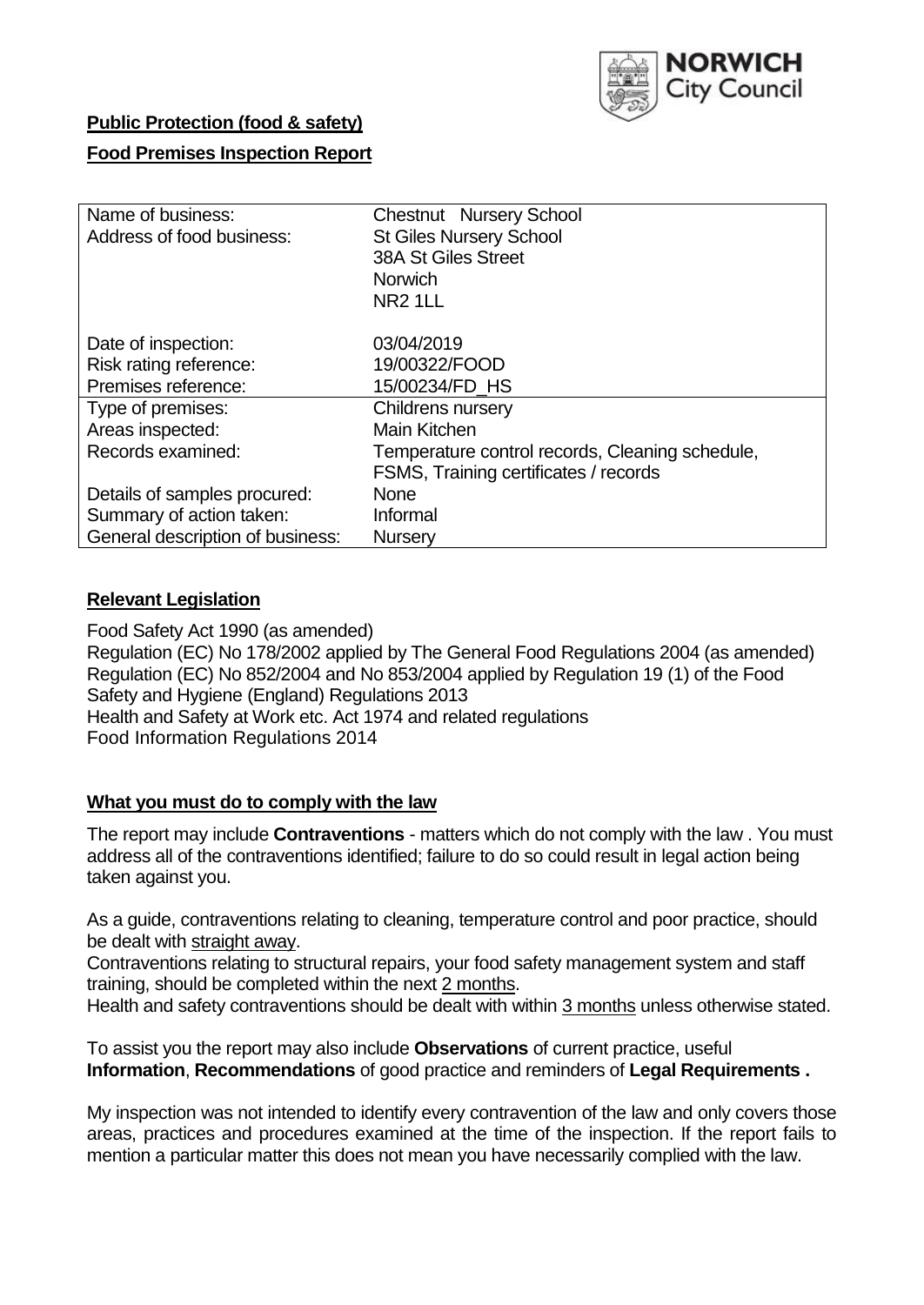# **FOOD SAFETY**

#### **How we calculate your Food Hygiene Rating:**

The food safety section has been divided into the three areas which you are scored against for the hygiene rating: 1. food hygiene and safety procedures, 2. structural requirements and 3. confidence in management/control procedures. Each section begins with a summary of what was observed and the score you have been given. Details of how these scores combine to produce your overall food hygiene rating are shown in the table.

| <b>Compliance Area</b>                     |                         |                  |           | <b>You Score</b> |                |    |           |    |                |  |  |
|--------------------------------------------|-------------------------|------------------|-----------|------------------|----------------|----|-----------|----|----------------|--|--|
| Food Hygiene and Safety                    |                         |                  | 0         | 5                | 10             | 15 | 20        | 25 |                |  |  |
| <b>Structure and Cleaning</b>              |                         |                  | 0         | 5                | 10             | 15 | 20        | 25 |                |  |  |
| Confidence in management & control systems |                         |                  | 0         | 5                | 10             | 15 | 20        | 30 |                |  |  |
|                                            |                         |                  |           |                  |                |    |           |    |                |  |  |
| <b>Your Total score</b>                    | $0 - 15$                | 20               | $25 - 30$ |                  | $35 - 40$      |    | $45 - 50$ |    | > 50           |  |  |
| <b>Your Worst score</b>                    | $\overline{\mathbf{5}}$ | 10 <sup>10</sup> | 10        |                  | 15             |    | 20        |    | $\blacksquare$ |  |  |
|                                            |                         |                  |           |                  |                |    |           |    |                |  |  |
| <b>Your Rating is</b>                      | 5                       | $\overline{4}$   | 3         |                  | $\overline{2}$ |    |           |    | $\overline{0}$ |  |  |

Your Food Hygiene Rating is 5 - a very good standard



## **1. Food Hygiene and Safety**

Food hygiene standards are high. You demonstrated a very good standard of compliance with legal requirements. You have safe food handling practices and procedures and all the necessary control measures to prevent cross-contamination are in place. Some minor contraventions require your attention. **(Score 5)**

#### Contamination risks

**Contravention** The following exposed food to the general risk of cross-contamination with bacteria or allergens or its physical contamination with dirt, foreign objects or chemicals:

• Top of the chest freezer has peeling paint

**Contravention** You had not protected the articles and/or the equipment you use for ready-to-eat food from the contamination risk posed by raw food or its packaging:

- Raw vegetable cutting board touching ready-to-eat cutting board (brown and yellow)
- Equipment (colanders) stored on open shelves under worktop where raw food is handled and prepared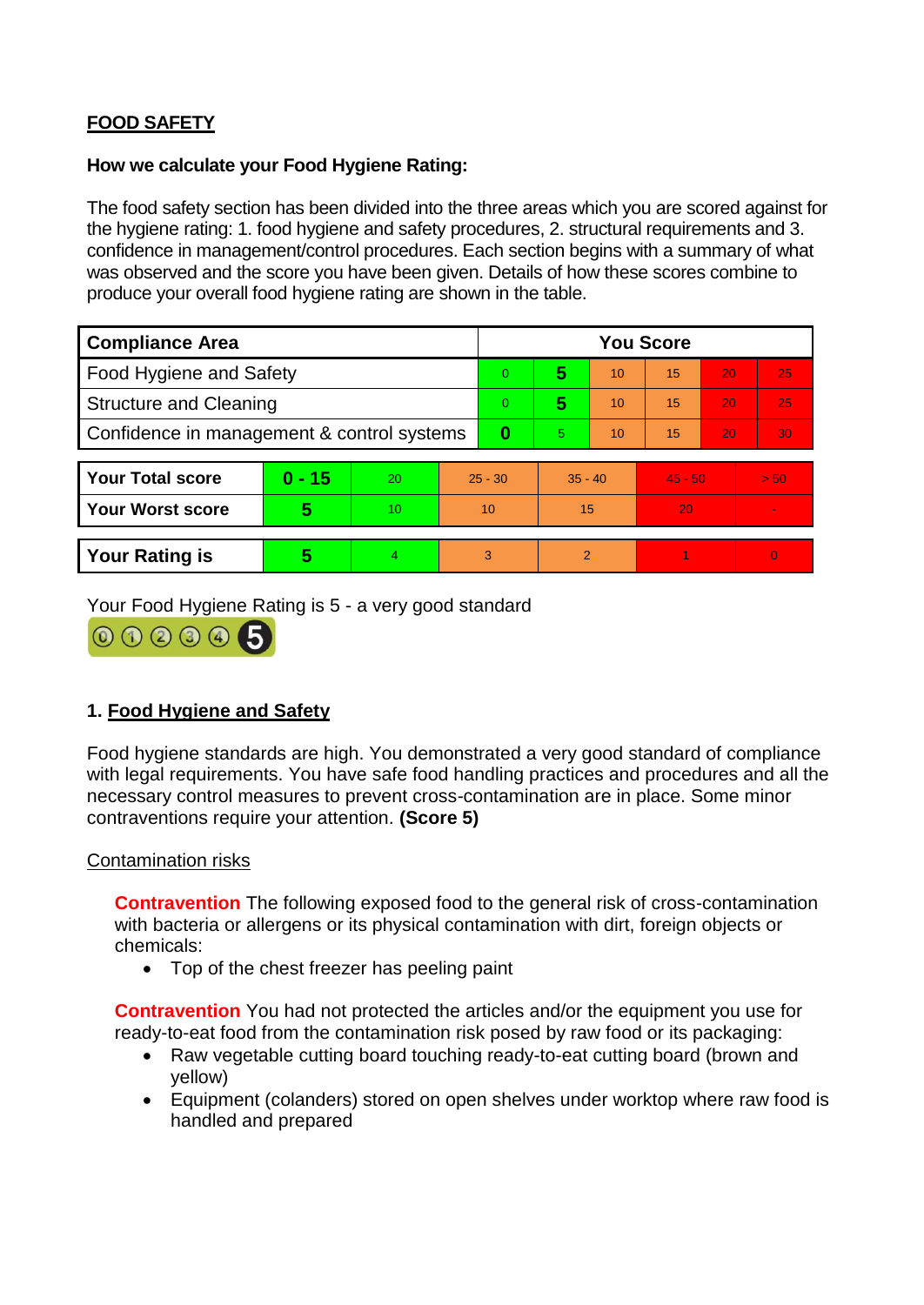**Recommendation** Wear single use dedicated and/or disposable apron when preparing raw meat

### Temperature Control

**Observation I** was pleased to see you were able to limit bacterial growth and/or survival by applying appropriate temperature controls at points critical to food safety and that you were monitoring temperatures.

## **2. Structure and Cleaning**

The structure facilities and standard of cleaning and maintenance are all of a good standard and only minor repairs and/or improvements are required. Pest control and waste disposal provisions are adequate. The minor contraventions require your attention. **(Score 5)**

#### Cleaning of Structure

**Observation** I was pleased to see the standard of cleaning was high

#### Cleaning Chemicals / Materials / Equipment and Methods

**Recommendation** Ensure that your dishwasher is serviced and that you can demonstrate it can reach disinfecting temperatures ( $82^{\circ}$ C for 15 seconds). If these temperatures cannot be obtained you will need use dedicated and easily identifiable food equipment for raw and ready to eat foods which is washed and stored separately.

#### **Maintenance**

**Contravention** The following had not been suitably maintained and must be repaired or replaced:

- Evidence of penetrating dampness and efflorescence around the window and reveals
- Patches of flaking paint around the window
- large crack above the window

**Observation** I noted that work to repair the walls had been actioned and you were trying to obtain the services of a builder.

## **3. Confidence in Management**

A food safety management system is in place and you comply fully with the law. Hazards to food are understood properly controlled managed and reviewed. Your records are appropriate and being maintained. All your staff are suitably supervised and trained. You have a very good track record. **(Score 0)**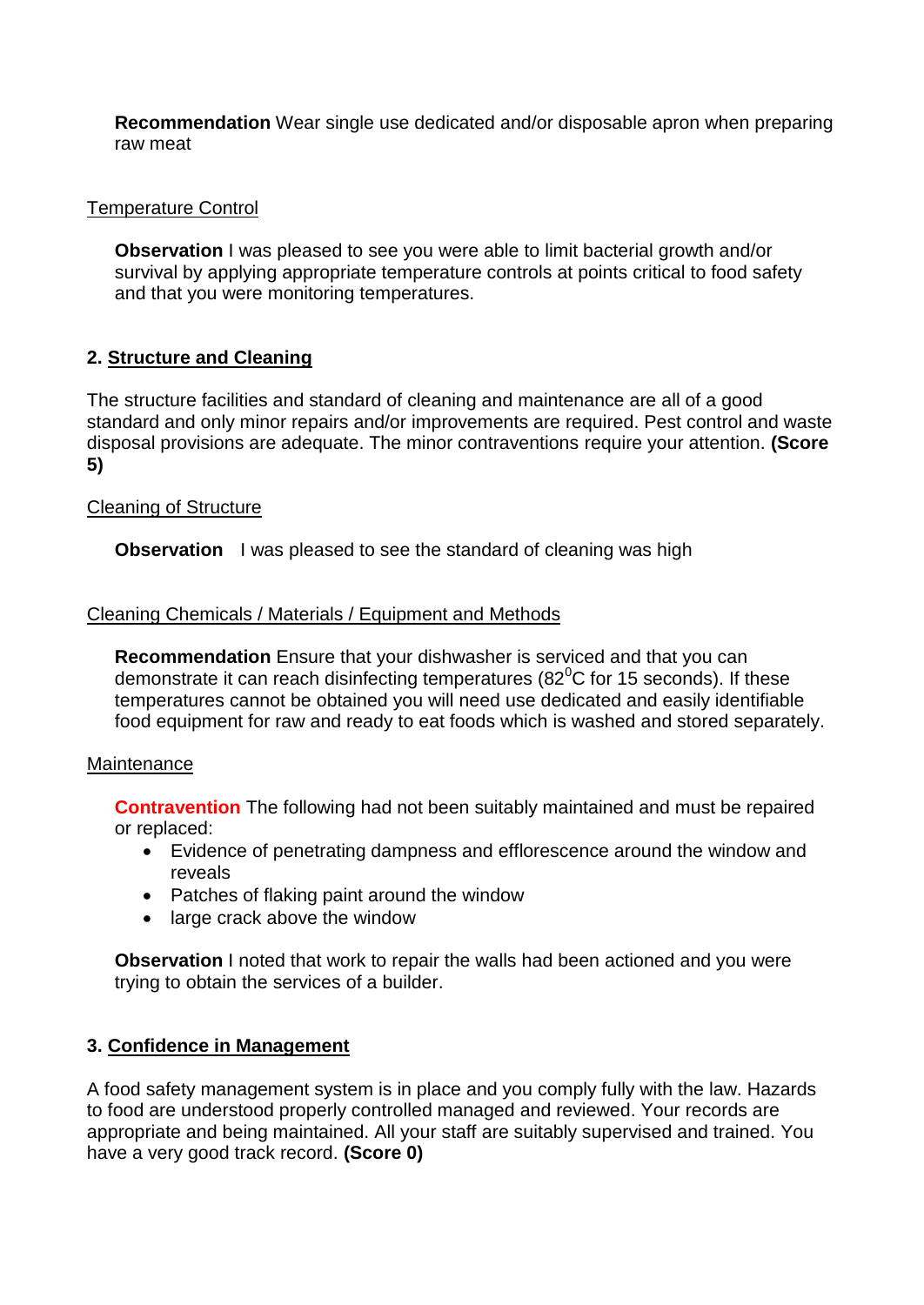#### Your Food Safety Management System

**Observation** Your SFBB/food safety management system was in place and working well. I was confident you had effective control over hazards to food.

**Observation** You were date labelling perishable foods appropriately and could demonstrate effective control over food spoilage organisms.

**Observation** You had colour-coded equipment and effective separation between raw and ready-to-eat food at all stages in your operation.

**Observation** You were monitoring (and recording) the temperatures of your fridges and freezers well as the temperature of cooked/hot-held food and could demonstrate effective systems for controlling bacterial growth and survival.

#### Food Hazard Identification and Control

**Recommendation** Have a policy on fitness to work in your HACCP documentation

#### Proving Your Arrangements are Working Well

**Contravention** The following matters are needed in order to demonstrate your food safety management system is working as it should:

• The food safety management system appeared not to have been reviewed recently

**Recommendation** Sometimes the temperatures of fridge 2 goes above 5<sup>0</sup>C (your critical limit for chilled foods). No corrective actions are recorded on your daily record sheets. More generally, instructions as to what to do if a critical limit is exceeded is not on these sheets and perhaps should be included.

**Observation** You did not do a monthly probe thermometer check in March

#### **Training**

**Observation** I was pleased to see that food handlers had been trained to an appropriate level and evidence of their training was made available.

#### Infection Control / Sickness / Exclusion Policy

**Recommendation** Place the fitness to work policy, currently held centrally, within the HACCP documentation for the kitchen. It is important that kitchen staff know of their specific responsibilities in preventing the spread of disease to children via the food they prepare.